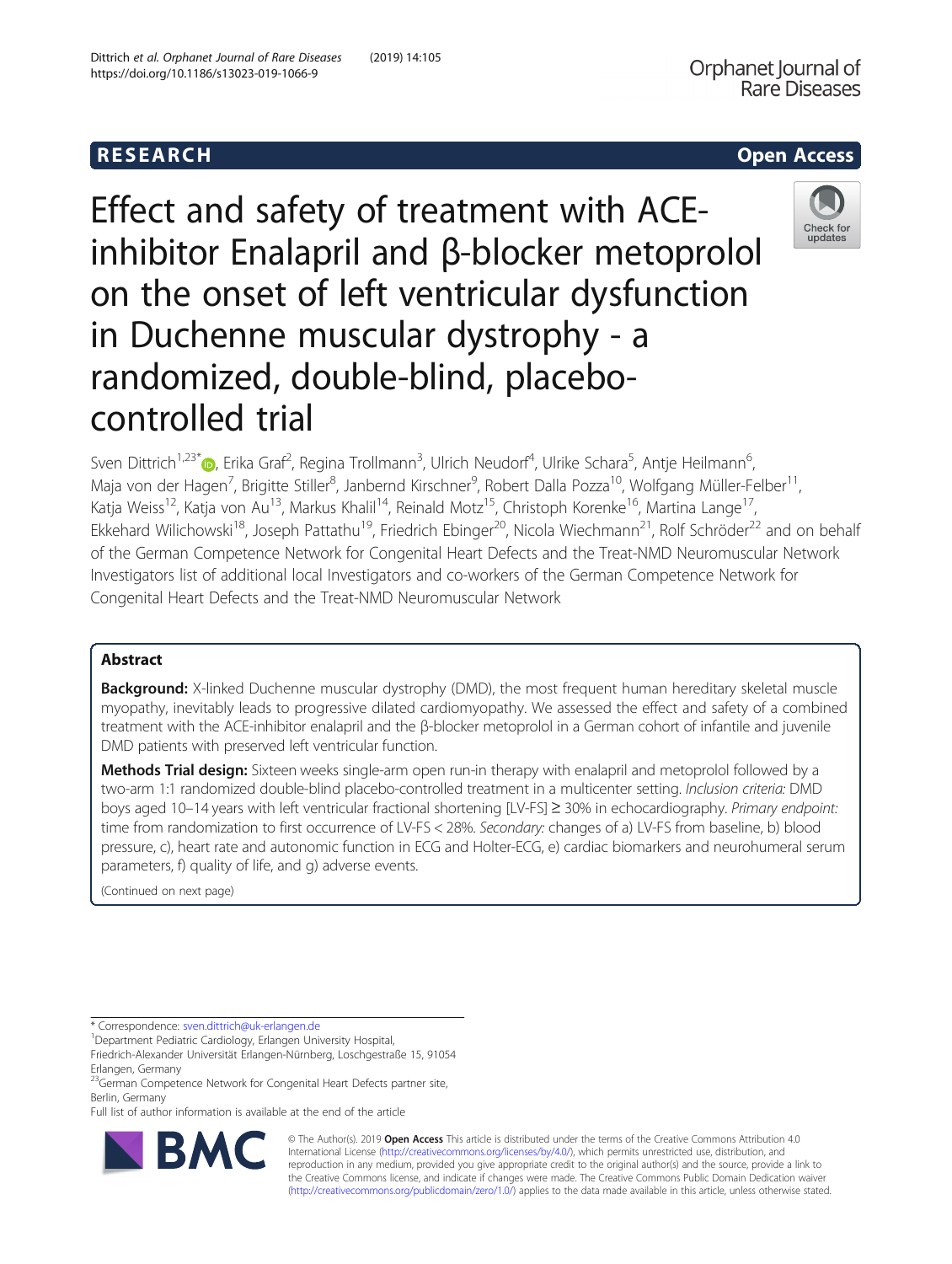### (Continued from previous page)

Results: From 3/2010 to 12/2013, 38 patients from 10 sites were centrally randomized after run-in, with 21 patients continuing enalapril and metoprolol medication and 17 patients receiving placebo. Until end of study 12/2015, LV-FS < 28% was reached in 6/21 versus 7/17 patients. Cox regression adjusted for LV-FS after run-in showed a statistically non-significant benefit for medication over placebo (hazard ratio: 0.38; 95% confidence interval: 0.12 to 1.22;  $p = 0.10$ ). Analysis of secondary outcome measures revealed a time-dependent deterioration of LV-FS with no statistically significant differences between the two study arms. Blood pressure, maximal heart rate and mean-NN values were significantly lower at the end of open run-in treatment compared to baseline. Outcome analysis 19 months after randomization displayed significantly lower maximum heart rate and higher noradrenalin and renin values in the intervention group. No difference between treatments was seen for quality of life. As a single, yet important adverse event, the reversible deterioration of walking abilities of one DMD patient during the run-in period was observed.

**Conclusions:** Our analysis of enalapril and metoprolol treatment in DMD patients with preserved left ventricular function is suggestive to delay the progression of the intrinsic cardiomyopathy to left ventricular failure, but did not reach statistical significance, probably due to insufficient sample size.

Clinical trial registration: DRKS-number 00000115, EudraCT-number 2009-009871-36.

Keywords: Duchenne muscular dystrophy, Cardiomyopathy, ACE-inhibitors, ß-blockers

# Background

Mutations of the human dystrophin gene on chromosome Xp21 cause Duchenne muscular dystrophy (DMD) [[1](#page-11-0)], which is the most frequently occurring muscular dystrophy in humans with an incidence of 1 in 3600–6000 male births [\[2](#page-12-0)]. In addition to early onset and progressive muscular weakness and wasting, which inevitably leads to loss of ambulation of boys between 9 and 13 years of age [[3\]](#page-12-0), nearly all DMD patients develop dilated cardiomyopathy with impaired systolic function in their second decade of life  $[4-8]$  $[4-8]$  $[4-8]$ . Although promising therapeutic options such as ataluren for stop codon read-through are available for eligible  $\left($  < 10%) of the patients [\[9](#page-12-0)], to date, no curative therapy is available for DMD. Though multidisciplinary care, comprising early treatment with corticosteroids, physiotherapy, early antibiotic treatment of pulmonary chest infections, scoliosis surgery with insertion of spinal rods, implementation of respiratory support and drug treatment of heart failure, has substantially improved life expectancy and quality of life for DMD patients, most patients die in the second to the fourth decade of life due to combined respiratory and cardiac failure [[2,](#page-12-0) [4,](#page-12-0) [10](#page-12-0), [11](#page-12-0)]. Thus, regular cardiological and pulmonary diagnostic work-up of all DMD patients is mandatory to assess individual heart and respiratory function and to adapt therapeutic strategies [[12](#page-12-0)].

In general, the medical treatment of cardiomyopathy in pediatric patients is still an open debate [[13](#page-12-0)]. While evidence based studies and guidelines providing treatment recommendations for adult cardiomyopathy with impaired left ventricular function, including the use of the angiotensin converting enzyme inhibitor enalapril and the beta receptor blocker metoprolol [\[14,](#page-12-0) [15](#page-12-0)] exists, corresponding data for pediatric patients is vastly lacking. Thus, the rationale for the use of most heart failure

medications in pediatric patients is mostly extrapolated from studies in adult heart failure [[16](#page-12-0)]. In the context of DMD a number of open studies indicated that ACE inhibitors, angiotensin receptor blockers, beta-blockers and/or aldosterone antagonists might improve or preserve left ventricular systolic function and may delay the progression of cardiomyopathy [\[4](#page-12-0), [17](#page-12-0)–[21\]](#page-12-0). Moreover, one study demonstrated that the early intervention with perindopril led to a significantly higher overall survival in DMD patients with preserved left ventricular ejection fraction at baseline [[18\]](#page-12-0). Though the comparison and interpretation of the later studies is generally hampered by their individual methodological design and the use of different outcome measurements [\[19\]](#page-12-0), the available data supports the use of heart failure medication in DMD patients but provides no conclusive evidence regarding the optimal timing of therapy initiation [[4,](#page-12-0) [19](#page-12-0), [21](#page-12-0), [22](#page-12-0)].

In the present multicenter study we assessed the effects of a combined therapy of the angiotensin converting enzyme inhibitor enalapril and the β-receptor blocker metoprolol on the onset of significant left ventricular dysfunction in 10–14 year old DMD boys with preserved left ventricular function.

# **Methods**

# **Patients**

Patients for this investigator-initiated, double-blind, randomized, placebo-controlled multicenter study were recruited at 10 German study sites (Berlin, Dresden, Erlangen, Essen, Freiburg, Giessen, Göttingen, Heidelberg, Munich, Oldenburg) from March, 2010 to December, 2013. Inclusion criteria for boys suffering from Duchenne muscular dystrophy were: 1) the diagnosis was based on a genetically confirmed disease causing mutation or report of negative dystrophin immunostaining in a diagnostic muscle biopsy,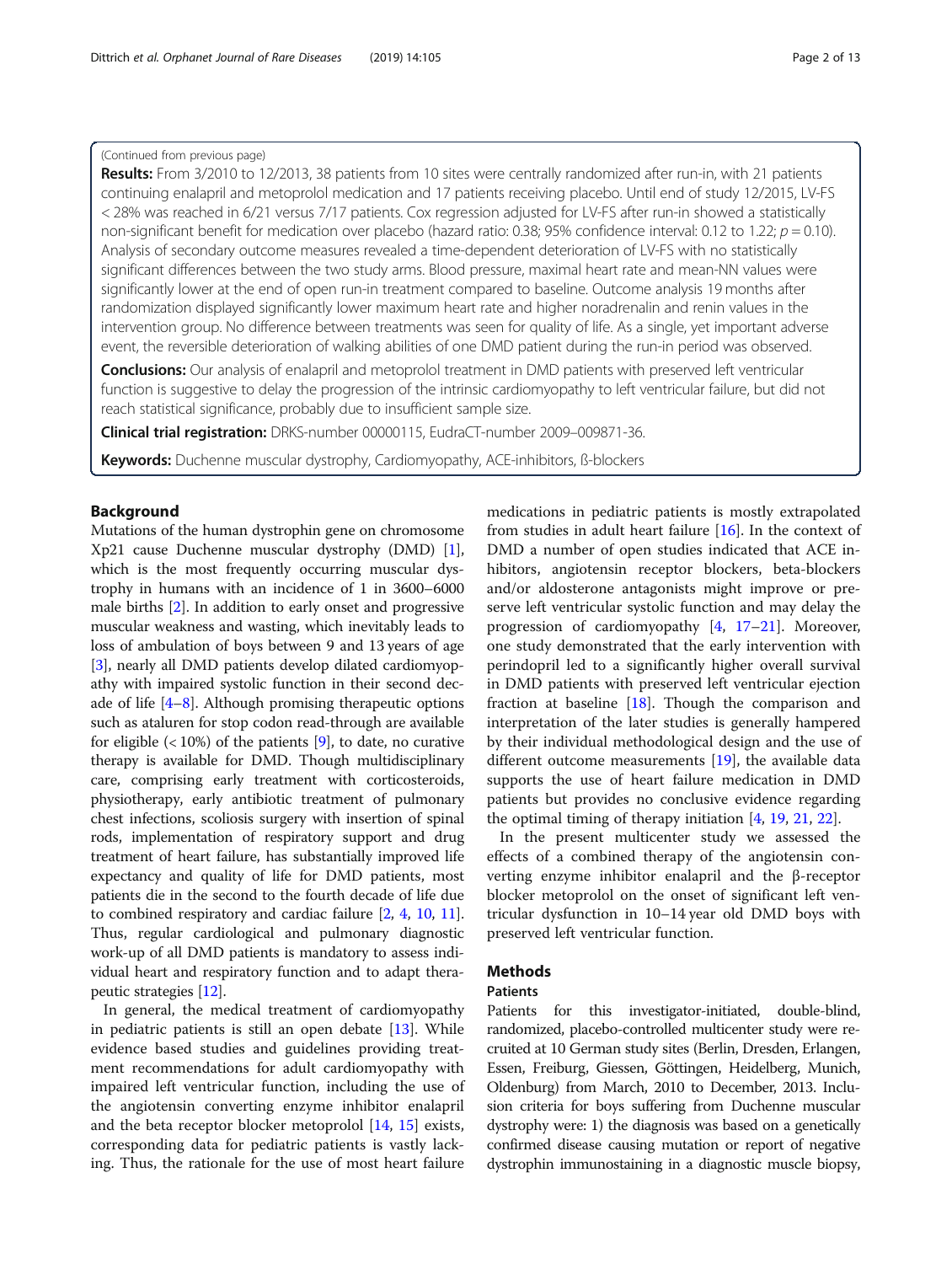2) age of 10 to 14 years, 3) preserved left ventricular function as defined by echocardiography with left ventricular fractional shortening ≥30% in the long-axis motion-mode, 4) normal renal function with glomerular filtration rate >  $30 \text{ ml/min}/1.73 \text{ m}^2$ , and 5) ability to participate in the assessment of primary and secondary outcome measures. Exclusion criteria were i) any contraindication for treatment with angiotensin converting enzyme inhibitors or βblockers, ii) previous treatment with those drugs in the past three months, iii) abnormal liver function defined by elevation (≥2x) of gamma-glutamyltranspeptidase and bilirubine, iv) left ventricular dilation above the 97th percentile as defined by echocardiography in the long-axis motion-mode, and v) participation in other clinical trials. This clinical trial was approved by the regulatory authorities and ethics committees at each study site and performed in accordance with good clinical practice guidelines. The objectives, study design, risks, and benefits of participation were explained to all participants, and written informed consent was obtained from patients and parents before enrolment.

### Open run-in, randomization and masking

The principle of anti-congestive medications requires up-titration of dosages to the individually maximum tolerated level within a safety range [\[14](#page-12-0), [15\]](#page-12-0). To define the individual drug tolerance in all of the patients screened for eligibility in this study, we opted for a preceding 16 weeks open run-in period with enalapril (enalapril-maleat) and metoprolol (metoprolol-succinat). Drug dosages of enalapril and metoprolol were increased step-bystep in 3 weight classes in 4 timely shifted steps for each of the drugs up to the maximum final daily dosage of 10 mg enalapril / 47.5 mg metoprolol (patient weight < 45 kg), 10 mg enalapril / 71.25 mg metoprolol (patient weight 45 -  $< 60 \text{ kg}$ ) and 20 mg enalapril / 95 mg metoprolol for patients with a body weight > 60 kg. After 16 weeks open run-in period, patients were randomly assigned at a 1:1 ratio to receive either the combination of enalapril and metoprolol without interruption or placebo with a 4 weeks stepwise wash-out protocol to disguise potential rebound effects in the placebo group. A stratified block randomization with randomly varying block sizes of two or six participants and stratification for trial site was used. Allocation of patients was performed centrally by the pharmacy of the University Hospital Erlangen based on computer-generated lists. Both active drugs and placebo were supplied by Hexal AG (Holzkirchen, Germany) as identically appearing tablets. Active drugs and placebo were identically prepacked to maintain the masking for the patient and investigator by the certified pharmacy of the University Hospital Erlangen according to good manufacturing practice for pharmaceuticals. Dose levels of study medication were generally kept constant but adapted to changes in body weight classes. The use of steroids or a history of the use of steroids was

recorded at baseline. During the study period start of steroid therapy was not permissible but occurred in single instances. Patients who had reached the primary endpoint or the end of the study received 4 weeks of blinded wash-out medication. Thereafter, guideline-conform treatment was at the investigator's discretion.

# Outcome measures

The primary outcome was the time from randomization to the first occurrence of a left ventricular fractional shortening < 28% in the long-axis motion-mode of echocardiography. Corresponding analyses were performed biannually at the individual study sites. Visits continued to end of study after the primary endpoint was reached.

Secondary outcome measurements were 1) echocardiographic changes of left ventricular fractional shortening from the end of the run-in period, 2) echocardiographic changes of left ventricular diastolic diameter and systolic ventricular septum thickness measurements by motionmode, 3) echocardiographic tissue-Doppler analyses (see below), 4) blood pressure values, 5) electrocardiograms and Holter-electrocardiograms (see below), 6) laboratory tests (see below), 7) quality of life rating (see below), and 8) adverse events.

Tissue Doppler data comprised assessment of septal, left ventricular and right ventricular longitudinal function by analysis of systolic strain in the basal, mid and apical region, respectively. Recording of tissue-Doppler data was restricted to the availability of a GE-echo-machine at the study site. All echocardiographic and tissue-Doppler data were collected in a standardized way in four-chamber-view as established by the German competence network for Congenital Heart Disease [\(http://www.kinderkardiologie.](http://www.kinderkardiologie.org/fileadmin/user_upload/Stellungnahmen/QualitaetsstandardsEcho.pdf) [org/fileadmin/user\\_upload/Stellungnahmen/Qualitaetsstan](http://www.kinderkardiologie.org/fileadmin/user_upload/Stellungnahmen/QualitaetsstandardsEcho.pdf)[dardsEcho.pdf](http://www.kinderkardiologie.org/fileadmin/user_upload/Stellungnahmen/QualitaetsstandardsEcho.pdf)). Tissue Doppler data were centrally analyzed by the same investigator in the tissue Doppler reference center of the German competence network for Congenital Heart Disease in Freiburg.

Electrocardiograms and Holter-electrocardiograms were centrally analyzed by a blinded investigator in Erlangen. Holter-ECG analyses included heart frequency analyses and heart rate variability measures (mean NN: average normal R to R interval; SDNN: Standard deviation of R to R intervals; SDANN: Standard deviation of the means for each R to R segment; ASDNN: average standard deviation of all 5-min R to R- intervals; rMSSD: Root-mean-Square of successive differences of NN [normal R to R intervals]; pNN50: fraction of NN intervals that differ by more than 50 ms from the previous NN interval).

Laboratory tests comprised the neurohumoral markers renin, angiotensin II, aldosterone and norepinephrine and the biomarker NT-pro-BNP.

The German Kiddo-KINDL questionnaire for adolescents aged 12–16 years [\[23\]](#page-12-0) was used as a generic quality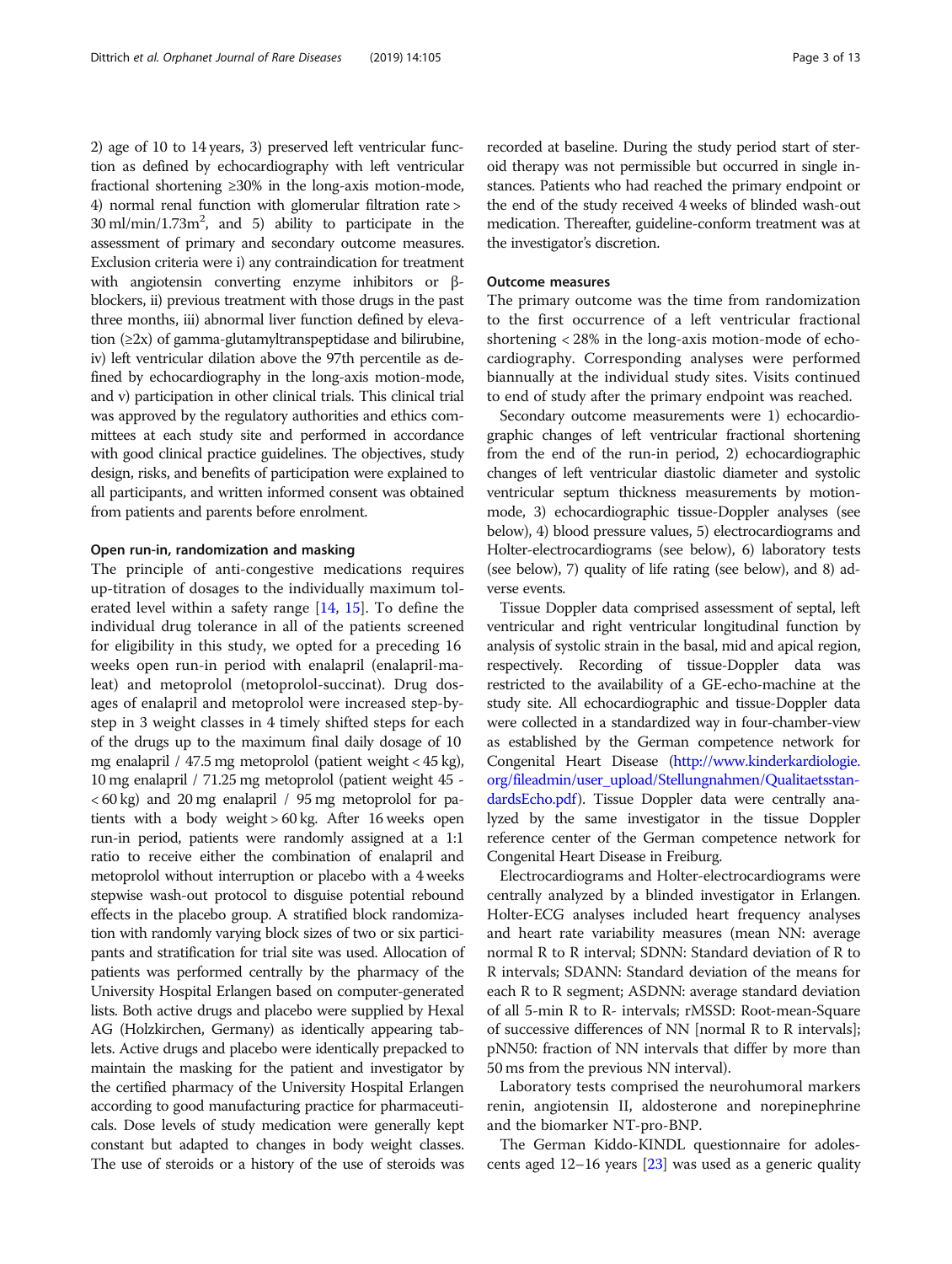of life rating measure. According to the study protocol, quality of life-questionnaire was first requested at the screening visit. A complete survey of all patients was repeated one year after randomization and then annually.

The safety of enalapril and metoprolol administration was monitored from the run-in period until 30 days after discontinuation of the study drugs by adverse event reports and biannual physical examination, assessment of blood pressure, and local safety laboratory tests (including creatinine, potassium, sodium, urea, glutamate oxalacetate transaminase [GOT], glutamate pyruvate transaminase [GPT], γ-glutamyl transpeptidase [γ-GT] and bilirubin). As serum creatinine titer is not a reliable biomarker for renal function in patients with Duchenne muscular dystrophy because of their low muscle mass [\[24\]](#page-12-0), cystatin C was measured when creatinine titers were elevated. Safety laboratory values were directly assessed by local investigators. Abnormal values considered to yield clinical significance were reported as adverse events.

# Statistical analysis

Initially, the target was 130 patients randomized within three years, plus three years additional follow-up, due to feasibility constraints. We anticipated that 50% of patients on placebo would suffer from an LV-FS < 28% after 4 years of individual follow-up<sup>7</sup>. With a cumulative drop-out rate of 5% up to year 4.5 (median follow-up time), a log-rank test with two-sided significance level 5% of time from randomization to first occurrence of LV-FS < 28% would have 80% power if the hazard ratio for enalapril and metoprolol versus placebo was 0.46 (Lakatos approximation, 58 events required), corresponding to an improvement to 72.7% free of left-ventricular dysfunction (LV-FS < 28%) after 4 years. Given previous results [\[17\]](#page-12-0), a hazard ratio of 0.46 seemed achievable, but smaller treatment benefits would also be clinically relevant. Due to difficulties in recruitment, the target number was reduced to 55 patients in December 2012. This would still yield 80% power to detect a difference between treatments with respect to change in LV-FS from end of run-in to the visit scheduled 19 months after randomization (visit 4), which was considered the most relevant secondary outcome. Assuming a standard deviation of 4% at visit 4  $[17]$ , a t-test with two-sided significance level 5% would achieve this power if the mean difference 19 months after randomization was 3.1%. By December 2013, 42 patients had given informed consent, and it was decided to stop recruitment and continue follow-up until end of December 2015.

The analysis of treatment effects was done by intentionto-treat in all 38 patients who were randomized after the run-in period. In the primary analysis, time from randomization to first occurrence of an LV-FS < 28% was analyzed with the proportional hazards model, censoring at the last visit for those patients in whom no LV-FS < 28% was observed. The treatment effect was tested using the Wald-test at two-sided significance level of 5%, and was estimated as a hazard ratio with two-sided 95% confidence interval. Due to the insufficient recruitment, covariate adjustment for study site originally planned in the study protocol was replaced by adjustment for LV-FS measured after run-in in the statistical analysis plan before the blind was broken. A planned sensitivity analysis to explore a possible confounding effect of concomitant treatment with steroids was done by additional inclusion treatment with steroids as a time-dependent covariate in the primary proportional hazards model.

Secondary efficacy outcomes were analyzed in a mixed model for repeated measures including outcomes after randomization and 19 months later as endpoints and outcome after run-in, treatment, and the interaction between measurement time and treatment as covariates; subjects were modelled as random effects. Linear regression originally planned in the protocol was replaced by this longitudinal model in the statistical analysis plan to allow inclusion of all randomized patients under a missing at random assumption even if they dropped out after randomization. Changes from screening to end of run-in were summarized by means with 95% confidence intervals. Entries to the KINDL questionnaires were evaluated in accordance with the corresponding manual. Adverse events were coded by the Medical dictionary for regulatory activities (MedDRA version 19.1) and summarized single-armed (verum) for those events with onset from run-in to four weeks after randomization, two-armed (verum versus placebo) for those events with onset after that, restricting the analysis sets to those patients who received at least one dose of study medication in the corresponding period.

All *p*-values were two-sided and considered exploratory except for the primary analysis, programming was done with SAS (version 9.2) in UNIX. An independent data monitoring committee reviewed safety data on a yearly basis. An interim analysis of efficacy data, which had been planned initially, was cancelled because of the reduced target number of patients.

# Results

# Study population

Between March 2010 and December 2013, 42 boys gave informed consent, 41 started open run-in medication and 38 patients were randomized after a run-in (Fig. [1](#page-4-0)). The study was concluded with the last patient visit in December 2015.

# Outcome after open run-in phase (all patients)

During the open run-in medication period, two protocol deviations were noted: in one patient the run-in had to be repeated (due to a bone fracture) and was delayed in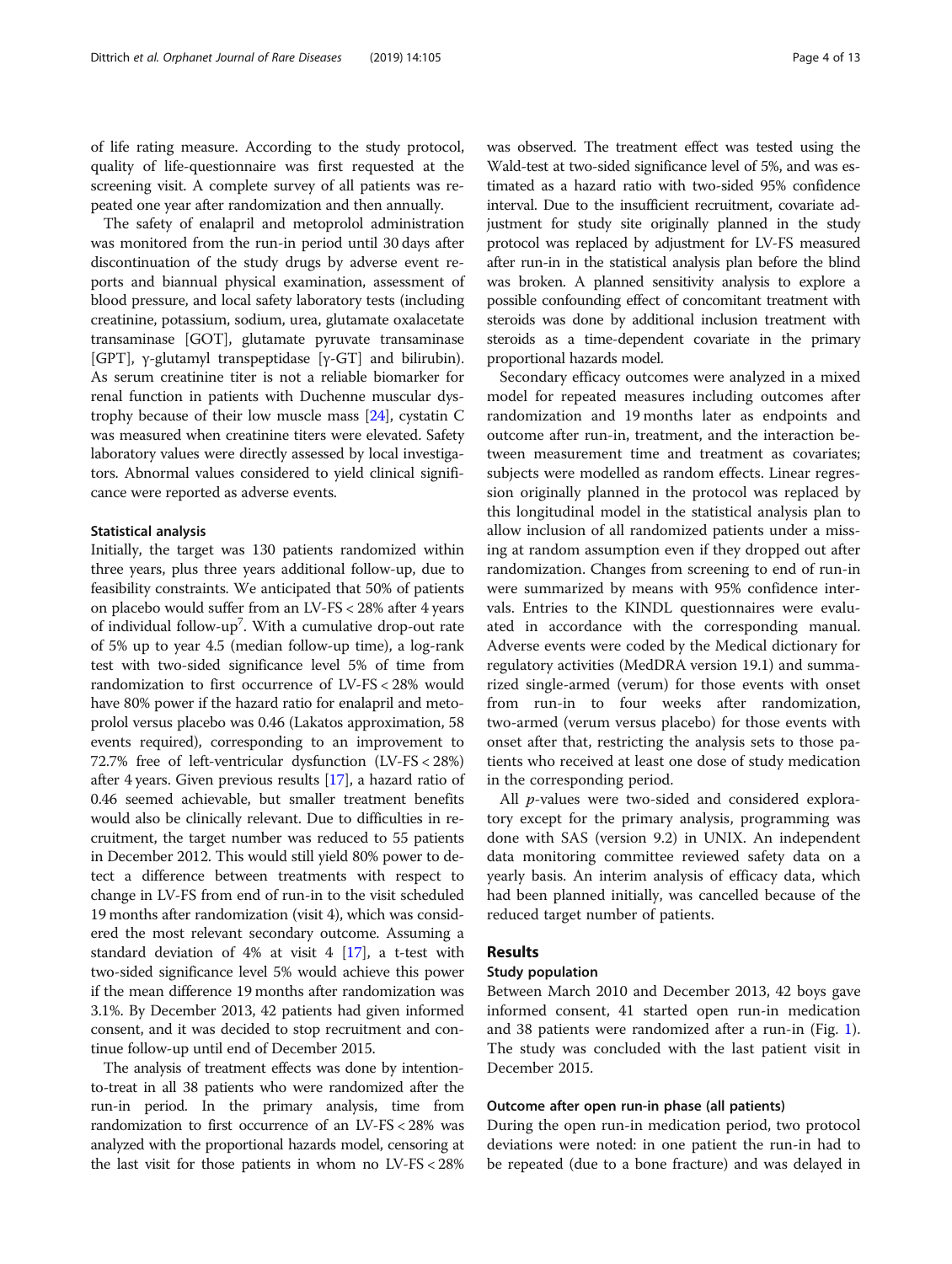<span id="page-4-0"></span>Dittrich et al. Orphanet Journal of Rare Diseases (2019) 14:105 Page 5 of 13



a second patient. Three of 41 patients dropped out of the study due to discontinuation of study medication: one patient withdrew consent because of increased hair loss, a second patient after an episode of febrile infection, nausea and vomiting, and in a third patient the local investigator stopped the medication because of decreasing walking abilities which completely recovered after disposing of the drugs. In the remaining 38 patients the maximum dose level was tolerated in 29 patients (76%), whereas 9 patients (24%) tolerated only reduced medication levels (Table [1\)](#page-5-0).

We observed statistically significant changes with a drop of systolic blood pressure, a shortening of QTc-time (ECG), a drop of heart rate (ECG and Holter-ECG) and of heart rate variability (Holter-ECG) (Table [1](#page-5-0), and Additional file [1](#page-10-0): Table S1A). All patients displayed sinus rhythm. Changes in ECG pattern indicating a right ventricular hypertrophy occurred in 1 out of 38 patients during run-in. Short episodes of ventricular tachycardia were documented in 2 out of 38 patients at screening, but were not found in any patient under medication (Additional file [1:](#page-10-0) Table S1A).

The observed changes of left ventricular fractional shortening were marginal and without statistical significance:  $35 \pm 4\%$  (mean  $\pm$  SD) at screening and  $36 \pm 4\%$ (mean change 0.4, 95% CI -1.1 to 1.9,  $p = 0.58$ ) in the 38 randomized patients after up-titration of the drugs (Table [1\)](#page-5-0). There were no statistically significant changes in other echocardiographic measurements and in Tissue Doppler analysis (Additional file [1:](#page-10-0) Table S1A).

Changes of safety laboratory testings were marginal (Additional file [1:](#page-10-0) Table S1A) and none of the safety laboratory testings was reported as an adverse event (AE).

According to the study protocol, quality of life-questionnaire was first requested at the screening visit and complete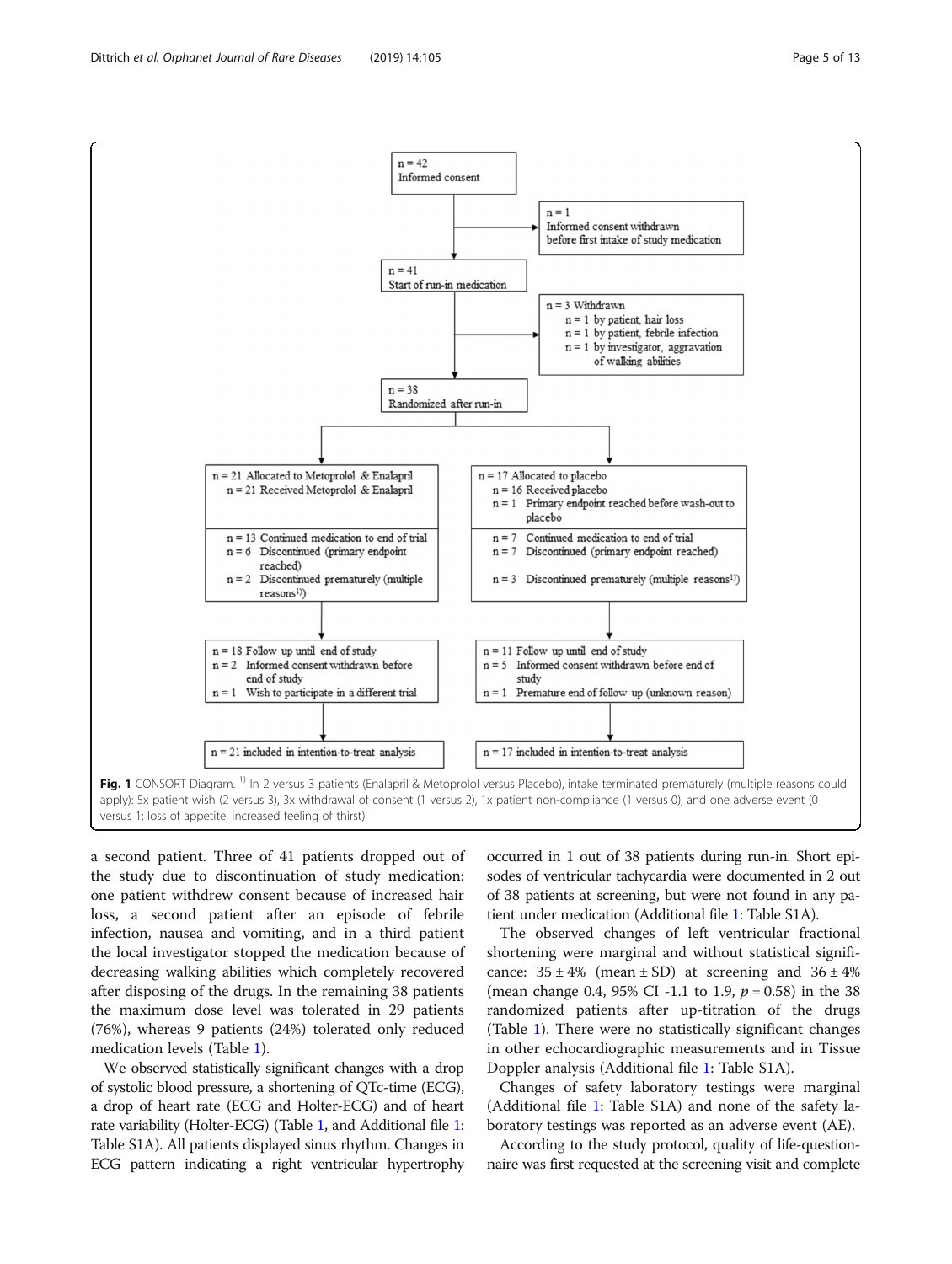|                                          | Screening <sup>1)</sup> |          | End of run-in <sup>1)</sup> |          | Change from screening to end of run-in <sup>2)</sup> |          |
|------------------------------------------|-------------------------|----------|-----------------------------|----------|------------------------------------------------------|----------|
| Dose level after run-in                  |                         |          |                             |          |                                                      |          |
| maximum dose                             |                         |          | 76%                         | 29/38    | $\qquad \qquad -$                                    |          |
| step 3 dose                              |                         |          | 18%                         | 7/38     |                                                      |          |
| step 2 dose                              |                         |          | 5%                          | 2/38     | $\qquad \qquad -$                                    |          |
| Systolic blood pressure [mmHq]           | $111 \pm 13$            | $n = 41$ | $102 \pm 14$                | $n = 38$ | $-9$ [-13 to $-5$ ]*                                 | $n = 37$ |
| Echocardiography                         |                         |          |                             |          |                                                      |          |
| Left ventricle fractional shortening [%] | $35 \pm 3$              | $n = 42$ | $36 \pm 4$                  | $n = 38$ | $0$ [-1 to 2]                                        | $n = 38$ |
| Electrocardiogram (ECG)                  |                         |          |                             |          |                                                      |          |
| Ventricular heart rate [beats/min]       | $97 \pm 14$             | $n = 41$ | $88 \pm 16$                 | $n = 38$ | $-9$ [-13 to -4]*                                    | $n = 37$ |
| Holter-Electrocardiogram (Holter-ECG)    |                         |          |                             |          |                                                      |          |
| Ventricular heart rate [beats/min]:      |                         |          |                             |          |                                                      |          |
| minimum                                  | $73 \pm 10$             | $n = 38$ | $69 \pm 11$                 | $n = 35$ | $-2$ $[-6$ to 2]                                     | $n = 34$ |
| maximum                                  | $140 \pm 15$            | $n = 38$ | $129 \pm 15$                | $n = 35$ | $-11$ [-16 to -6]*                                   | $n = 34$ |
| mean                                     | $101 \pm 13$            | $n = 38$ | $93 \pm 11$                 | $n = 35$ | $-8$ [-13 to $-3$ ]*                                 | $n = 34$ |
| Heart rate variability (Holter ECG)      |                         |          |                             |          |                                                      |          |
| mean NN [ms]                             | $574 \pm 122$           | $n = 23$ | $627 \pm 140$               | $n = 21$ | 52 [24 to 81]*                                       | $n = 19$ |
| SDNN [ms]                                | $85 \pm 23$             | $n = 22$ | $97 \pm 29$                 | $n = 21$ | 12 [3 to 21]*                                        | $n = 19$ |
| SDANN [ms]                               | $69 \pm 24$             | $n = 23$ | $73 \pm 24$                 | $n = 21$ | $0$ [-12 to 13]                                      | $n = 20$ |
| ASDNN [ms]                               | $45 \pm 18$             | $n = 22$ | $57 \pm 21$                 | $n = 21$ | 11 [5 to 18]*                                        | $n = 19$ |
| rMSSD [ms]                               | $35 \pm 18$             | $n = 24$ | $46 \pm 23$                 | $n = 22$ | $9[-1 \text{ to } 18]$                               | $n = 21$ |
| pNN50 [%]                                | $9 \pm 8$               | $n = 24$ | $15 \pm 13$                 | $n = 21$ | 5 [1 to 10]*                                         | $n = 20$ |

<span id="page-5-0"></span>**Table 1** Outcomes before and after run-in medication (all patients)

\* difference is statistically significant<br><sup>1)</sup> Data are %,  $x/n$  or mean  $\pm$  SD, n

 $12)$  Data are mean change [95% confidence interval], n

survey of all patients was repeated one year after randomization. The overall quality of life score was  $73.5 \pm$ 10.0 ( $n = 42$ ) and 73.3 ± 11.3 ( $n = 35$ ), respectively.

Adverse events (AEs) with onset from run-in to four weeks after randomization were reported in 37 out of 41 patients (90%) and are listed according to MedDRA® preferred terms in Table [2](#page-6-0) only if more than one event of the same kind was documented. Incidence of AE reports was 0.7 per person-month (142 AEs/201 person-months). One AE (muscular weakness) induced stop of medication.

# Baseline measurements before randomization

After run-in, 38 patients were randomized across 10 sites (Fig. [1\)](#page-4-0). 21 were randomly assigned to continue active medication at the dose level achieved during run-in (enalapril and metoprolol). 17 patients were assigned to receive placebo after a four weeks blinded wash-out phase (placebo). Baseline characteristics of the patients by randomized treatment are given in Table [3](#page-7-0). At the point of randomization, baseline heart rate (ECG and Holter-ECG) as well as heart rat variability values such as mean NN were unequally distributed among the enalapril and metoprolol and the placebo group. Patients

randomized to placebo treatment had higher heart rates and larger mean NN-values (Table [3\)](#page-7-0).

# Outcome after randomization

Patient follow-up for the primary endpoint included 108 person-years, and study visits took place until end of study in 29 of 38 patients. Three versus 6 patients (Enalapril and metoprolol versus placebo) discontinued study visits prematurely, thereof 1 versus 3 patients after they had reached the primary endpoint (Fig. [1](#page-4-0)).

### Results-efficacy-primary

After randomization, a LV-FS < 28% was observed in 6 of 21 and 7 of 17 patients assigned to Enalapril and Metoprolol versus placebo, respectively. For the primary endpoint, time from randomization to the first occurrence of LV-FS < 28%, Cox regression adjusted for LV-FS after run-in showed a statistically non-significant benefit for enalapril and metoprolol over placebo (hazard ratio [HR] 0.38; 95% confidence interval [CI] 0.1[2](#page-8-0) to 1.22;  $p = 0.10$ ) (Fig. 2).

Left ventricular fractional shortening after run-in had a significant impact on time to left ventricular fractional shortening < 28%: Each percent point after run-in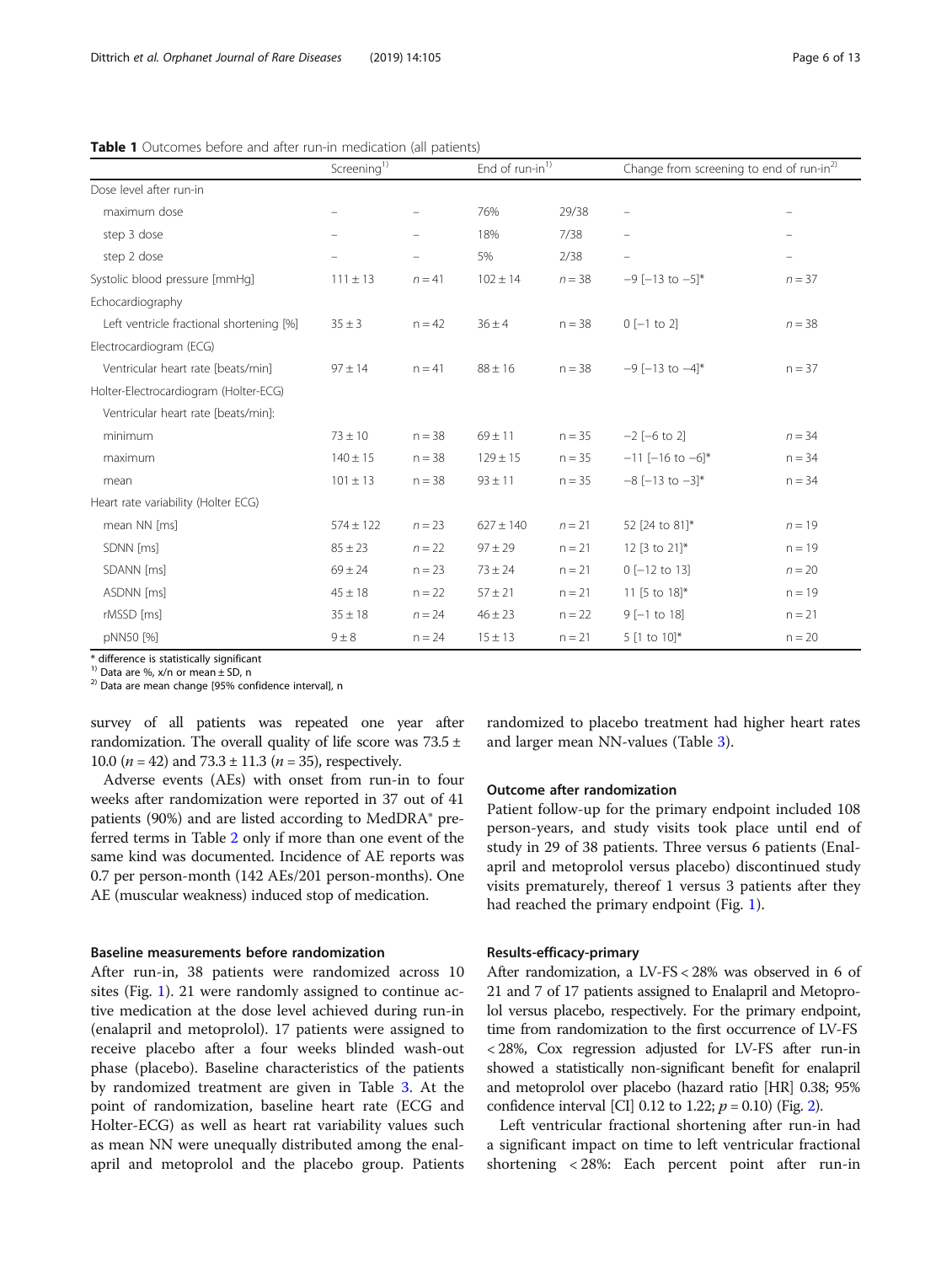<span id="page-6-0"></span>Table 2 Incidence of adverse events with onset from start of run-in medication to 4 weeks after randomization (all patients)

| Preferred term                | No.            | %     | 95% confidence intervals |
|-------------------------------|----------------|-------|--------------------------|
| Total number of patients      | 41             | 100%: |                          |
| Patients with at least one AE | 37             | 90%   | $(77 - 97%)$             |
| Headache                      | 11             | 27%   | $(14 - 43%)$             |
| Nasopharyngitis               | 11             | 27%   | $(14 - 43%)$             |
| Cough                         | 8              | 20%   | $(9 - 35%)$              |
| Nausea                        | 8              | 20%   | $(9 - 35%)$              |
| Febrile infection             | 6              | 15%   | $(6 - 29%)$              |
| Diarrhoea                     | 5              | 12%   | $(4 - 26%)$              |
| <b>Dizziness</b>              | $\overline{4}$ | 10%   | $(3 - 23%)$              |
| Fall                          | 3              | 7%    | $(2 - 20%)$              |
| Fatigue                       | 3              | 7%    | $(2 - 20\%)$             |
| Pyrexia                       | 3              | 7%    | $(2 - 20%)$              |
| Abdominal pain                | 2              | 5%    | $(0.6 - 17%)$            |
| Back pain                     | $\overline{2}$ | 5%    | $(0.6 - 17%)$            |
| Chest pain                    | $\overline{2}$ | 5%    | $(0.6 - 17%)$            |
| Decreased appetite            | 2              | 5%    | $(0.6 - 17%)$            |
| Muscular weakness             | 2              | 5%    | $(0.6 - 17%)$            |
| Rash                          | 2              | 5%    | $(0.6 - 17%)$            |

Data are number of patients, percentage; 95% confidence interval

lowered the hazard of left ventricular dysfunction by a factor (HR) of 0.72 (95%CI 0.55 to 0.93,  $p = 0.011$ ).

Concomitant steroid treatment was given at least once after randomization in 10 of 21 patients on enalapril and metoprolol versus 11 of 17 patients on placebo. Sensitivity analysis to investigate a potential confounding impact by inclusion of a time-dependent indicator of steroid intake did not alter the estimated effect of enalapril and metoprolol versus placebo (HR 0.32; 95% CI 0.09 to 1.13;  $p = 0.076$ ). The effect of steroid intake on time to first occurrence of LV-FS < 28% was estimated as a HR of 0.61 (95%CI 0.16 to 2.37;  $p = 0.47$ ).

# Results-efficacy-secondary

Change of left ventricular fractional shortening was considered the most relevant secondary efficacy endpoint. The difference between treatments at month 19, estimated as 0.62% in favor of enalapril and metoprolol (Table [4\)](#page-9-0), was not statistically significant (95%CI − 1.98 to 3.22%,  $p = 0.63$ ). Adjusted analysis for LV-FS after run-in showed that LV-FS decreased by − 0.10% per month in the enalapril and metoprolol -group (95%CI − 0.21 to 0.02%,  $p = 0.10$  compared to  $-0.13$ % per month with placebo (95%CI − 0.25 to 0.00%,  $p = 0.042$ ). We observed no effect on left ventricular diameter or ventricular thickness (Table [4](#page-9-0)).

Adjusted differences between treatments were not statistically significant for systolic blood pressure (Table [4\)](#page-9-0).

All patients had sinus rhythm during whole study period. No episodes of supraventricular or ventricular tachycardias had been registered in any Holter-ECG recordings.

Baseline distribution of heart frequencies after run-in in ECG and Holter-ECG was asymmetric (Table [3\)](#page-7-0). Adjusted differences showed significantly lower maximal ventricular heart rate in Holter-ECG in the enalapril and metoprolol group compared to placebo (Table [4\)](#page-9-0).

Changes of heart rate variability parameters were statistically significant as analyzed for all patients during open run-in medication for an increase of meanNN, an increase of SDNN, an increase of ASDNN and an increase of pNN50 (Table [1](#page-5-0)). The values were asymmetrically distributed at randomization baseline (Table [3](#page-7-0)). Adjusted differences between randomized treatments after 19 months were not significant (Table [4\)](#page-9-0).

NT-pro-BNP values were within a low range at screening (see Additional file [1](#page-10-0): Table S2A) and after 19 months of randomized treatment (Table [4](#page-9-0)). This also applies for values of the renin–angiotensin–aldosterone system (RAAS) (Table [4,](#page-9-0) Additional file [1](#page-10-0): Table S2A). However, we observed significant adjusted differences with an increase of noradrenalin and renin values in the enalapril and metoprolol group (Table [4](#page-9-0)).

The KINDL total quality of life score did not deteriorate with time and showed no difference between treatments at month 19 (Table [4\)](#page-9-0). Pooled data for subscales are visualized in the Additional file [1:](#page-10-0) Fig. S1A).

### Results-safety/tolerability

After randomization, the majority of patients (33 of 38) continued intake of study medication either up to the end of the trial (14 versus 7, enalapril and metoprolol versus placebo) or until the primary endpoint was reached (Fig. [2\)](#page-8-0). In 2 versus 3 patients, intake terminated prematurely. Reasons (multiple reasons could apply) included 5x patient wish (2 versus 3), 3x withdrawal of consent (1 versus 2), 1x patient non-compliance (1 versus 0) and one adverse event (0 versus 1: loss of appetite, increased feeling of thirst). We noticed 13 protocol deviations: Adaptation of dose level to increased body weight was delayed in 11 patients (4 enalapril and metoprolol, 7 placebo), not done in one patient and prematurely done in another patient (both enalapril and metoprolol). No unblinding occurred.

Adverse events (AEs) with onset after randomization and the four weeks wash-out period of the placebo arm were reported in 21/21 versus 15/16 (enalapril and metoprolol versus placebo) of the patients. Table [5](#page-10-0) shows AEs that were documented in more than one patient per arm. Incidence of AE reports was 0.24 versus 0.26 per person-month on study medication (enalapril and metoprolol: 181 AEs/739 person-months, placebo: 129 AEs/490 person-months). The total number of patients with at least one serious AE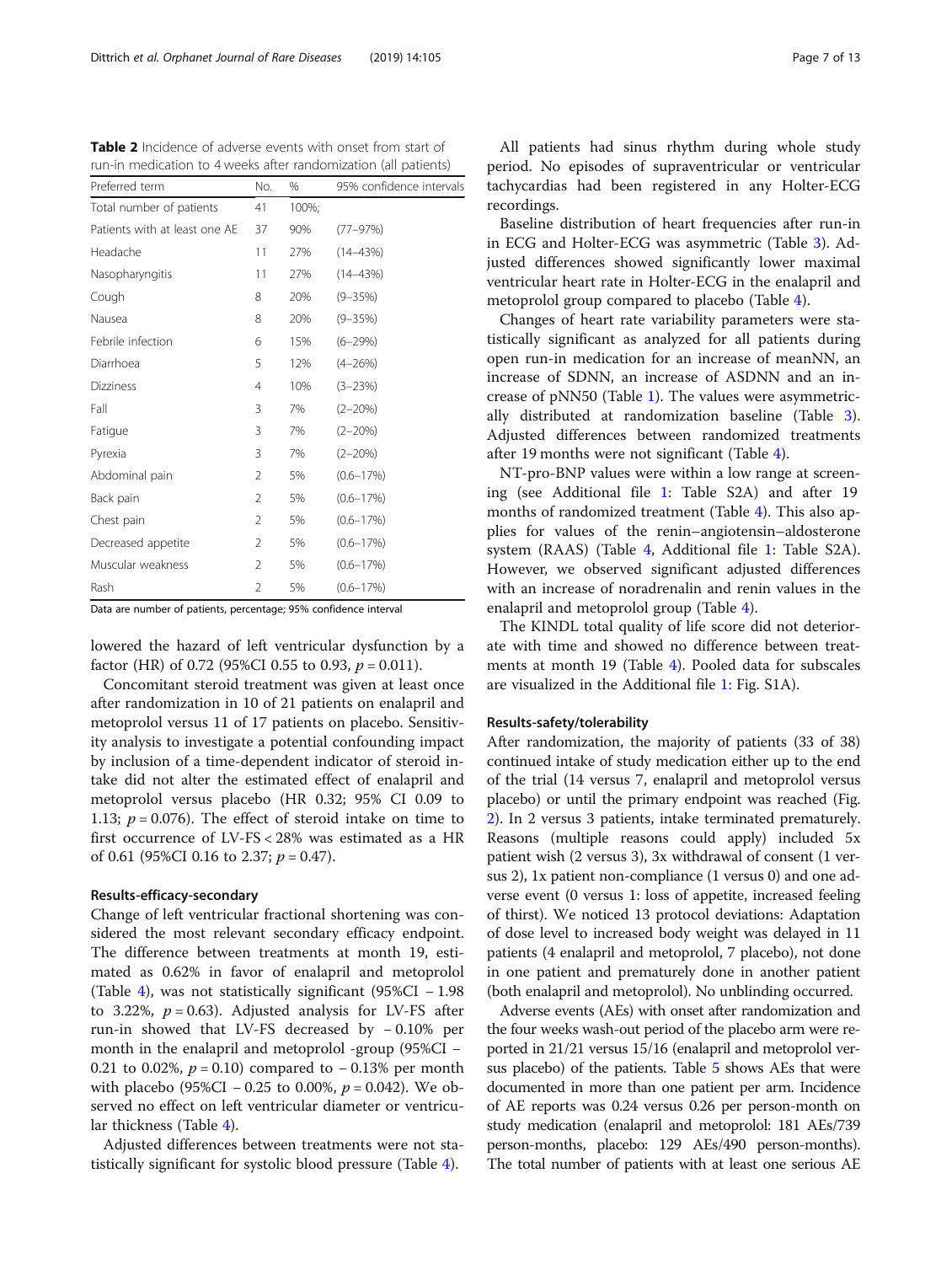|                                                  | Enalapril and Metoprolol <sup>1)</sup> |          | Placebo <sup>1)</sup> |          |  |
|--------------------------------------------------|----------------------------------------|----------|-----------------------|----------|--|
| Age [years]                                      | $12 \pm 1.2$                           | $n = 21$ | $11\pm1.1$            | $n = 17$ |  |
| Body Mass Index [kg/m <sup>2</sup> ]             | $23 \pm 6$                             | $n = 20$ | $21\pm5$              | $n = 17$ |  |
| Ability to rise from supine position             | 24%                                    | 5/21     | 24%                   | 4/17     |  |
| Preserved ability to walk                        | 33%                                    | 7/21     | 41%                   | 5/17     |  |
| Maximum walking distance [m]                     | 200 $(3-6000)^{2}$                     | $n = 7$  | 300 $(30-800)^{2}$    | $n = 5$  |  |
| Systolic blood pressure [mmHg]                   | $103 \pm 16$                           | $n = 21$ | $101 \pm 11$          | $n = 17$ |  |
| Patients with presence of cardiac symptoms       | 0%                                     | 0/21     | 0%                    | 0/17     |  |
| Steroid use or history of steroid use            | 76%                                    | 16/21    | 59%                   | 10/17    |  |
| NYHA class                                       |                                        |          |                       |          |  |
| Not applicable                                   | 52%                                    | 11/21    | 59%                   | 10/17    |  |
| NYHA class I                                     | 48%                                    | 10/21    | 35%                   | 6/17     |  |
| NYHA class II                                    | 0%                                     | 0/21     | 6%                    | 1/17     |  |
| Quality of life (KINDL total score at screening) | $70.8 \pm 10.1$                        | $n = 21$ | $75.6 \pm 10.0$       | $n = 17$ |  |
| Echocardiography                                 |                                        | $n = 21$ |                       | $n = 17$ |  |
| Left ventricle fractional shortening [%]         | $35 \pm 3$                             |          | $36 \pm 4$            |          |  |
| Electrocardiogram (ECG)                          |                                        | $n = 21$ |                       | $n = 17$ |  |
| Ventricular heart rate [beats/min]               | $84 \pm 14$                            |          | $94 \pm 16$           |          |  |
| Holter-Electrocardiogram (Holter-ECG)            |                                        | $n = 20$ |                       | $n = 15$ |  |
| Ventricular heart rate [beats/min]               |                                        |          |                       |          |  |
| minimum                                          | $67 \pm 12$                            |          | $72 \pm 10$           |          |  |
| maximum                                          | $126 \pm 17$                           |          | $133 \pm 11$          |          |  |
| mean                                             | $90 \pm 12$                            |          | $97 \pm 9$            |          |  |
| Heart rate variability (Holter ECG)              |                                        | $n = 11$ |                       | $n = 10$ |  |
| Mean NN [ms]                                     | $678 \pm 80$                           |          | $571 \pm 174$         |          |  |
| SDNN [ms]                                        | $98 \pm 29$                            |          | $96 \pm 30$           |          |  |
| SDANN [ms]                                       | $71 \pm 24$                            |          | $75 \pm 25$           |          |  |
| ASDNN [ms]                                       | $60 \pm 20$                            |          | $54 \pm 21$           |          |  |
| rMSSD [ms]                                       | $46 \pm 26$                            |          | $45\pm21$             |          |  |
| pNN50 [%]                                        | $17 \pm 15$                            |          | $13 \pm 11$           |          |  |

### <span id="page-7-0"></span>Table 3 Baseline characteristics by randomized treatment (end of run-in therapy)

<sup>1)</sup> Data are mean ± SD or percentage, n = number of measurements <sup>2)</sup> Data are mean, (minimum-maximum), n = number of measurements

Demographic data were collected at screening, baseline data from echocardiography, ECG and Holter-ECG refer to measurements after run-in/before randomization

(SAE) was 8/21 versus 7/16. None of the SAEs was clearly related to verum or placebo medication. One patient in the placebo-group stopped drug intake prematurely due to increased hair loss (compare to hair loss, which led to withdrawal in 1 patient during run-in-period).

# Discussion

This randomized, double-blinded and placebo-controlled trial investigated the effect of a combined ACE-inhibitor and beta-blocker treatment on the progression to DMD-related cardiomyopathy in boys with preserved left ventricular function and between 10 and 14 years of age. As the primary endpoint of this study, the time from randomization to the first occurrence of LV-FS <

28% in the long-axis motion-mode of echocardiography was chosen. The obtained results indicate a slower progression to left ventricular failure in DMD patients of this age group receiving this combined pharamacological intervention. Notably, the observed HR of 0.38 was even more in favour of enalapril and metoprolol than anticipated at planning (0.46), and substantially more patients were free of left-ventricular dysfunction for the first three years (Fig. [2\)](#page-8-0). However, these results did not reach statistical significance, presumably due to the insufficient sample size. After 3.5 years, the estimated rates of patients free of left-ventricular dysfunction in treated and non-treated patients converged (Fig. [2](#page-8-0)). This might be a random effect of the small remaining number of patients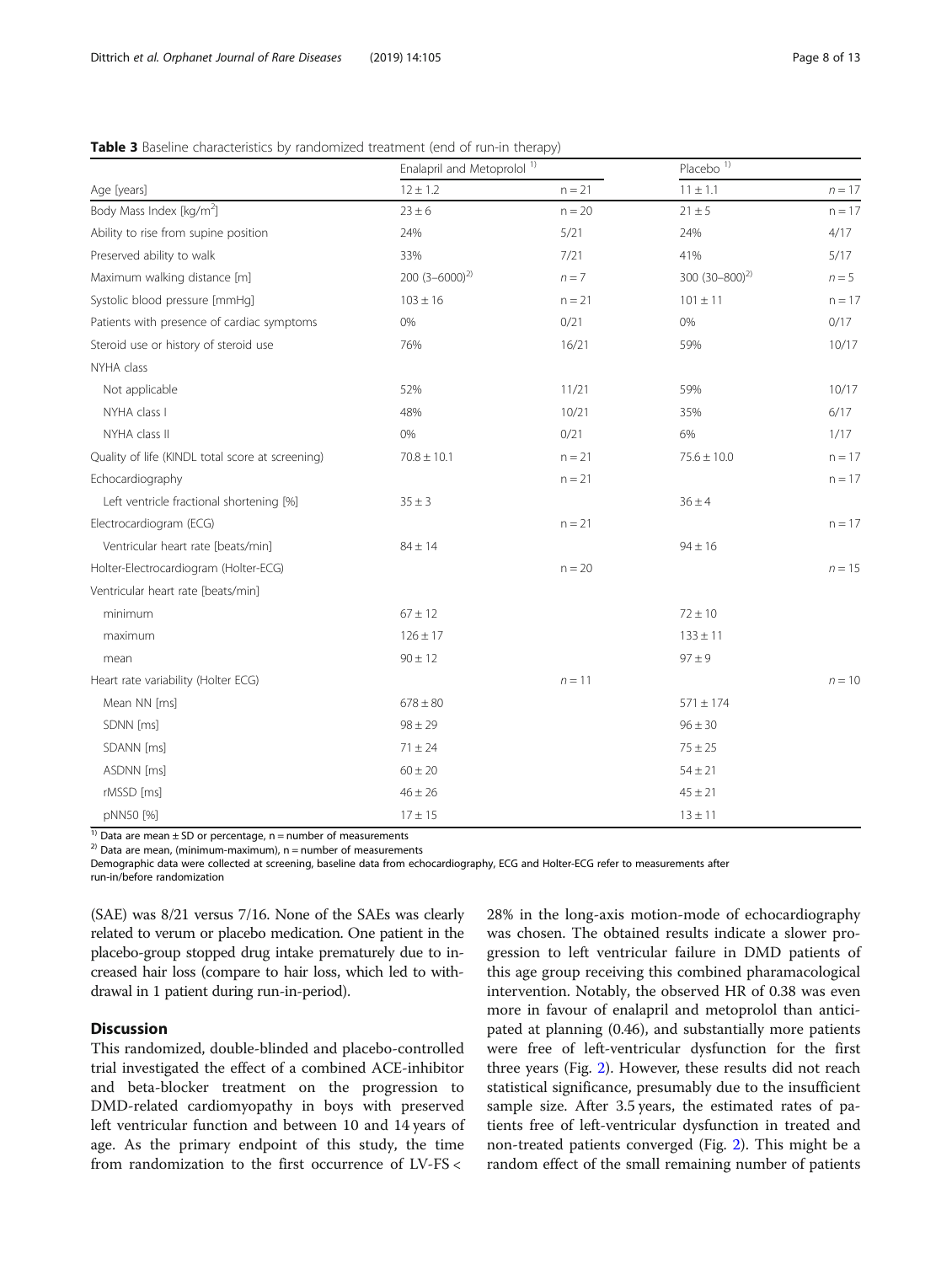<span id="page-8-0"></span>

at risk after 3.5 years (5 vs. 4 patients, Fig. 2). The here reported beneficial effects of enalapril and metoprolol over placebo should be interpreted in view of the fact that all patients started the study with medication of enalapril and metoprolol in the run-in-period (Fig. [1](#page-4-0)), which might have had a persistent effect in the placebo group [[18\]](#page-12-0) and thus lowered the outcome differences between the two treatment groups.

Though direct comparison of our results with other work addressing the effects of ACE-inhibitor and / or beta-blockers treatment in the context of DMD cardiomyopathy are intrinsically hampered by differences in the individual study design (i.e. applied inclusion criteria for case selection, specific medication, chosen diagnostic workup), further studies support the notion of the here reported beneficial effects. Mono-therapy with enalapril in a 2-year follow-up randomized trial with 21 patients with 42 DMD or BMD patients (mean age 12.1 years) with preserved left ventricular function was reported to decelerate the progression of myocardial fibrosis as quantified by CMR [\[21\]](#page-12-0). Eplerenone, an aldosterone antagonist, which was used in combination with an ACE inhibitor or an angiotensin receptor blocker, was reported to elicit a slight deceleration of left ventricular circumferential strain decline assessed by CMR in a 12 month follow-up period in 20 DMD patients with preserved left ventricular function (mean age 14.5 years). Here, the median decline of left ventricular circumferential strain was 1% in the active

treatment group versus 2.2% in the placebo group [\[4\]](#page-12-0). The aforementioned reduced decline of left ventricular circumferential strain by eplerenone in combination with an ACE inhibitor or an angiotensin receptor blocker treatment was further confirmed in 11 DMD patients in a 2-years open-label extension trial [\[22\]](#page-12-0). Three further studies implicated that the use of ACE inhibitor or eplerenone treatment may attenuate, but not prevent, the deterioration of LV systolic function  $[4, 17, 21, 25, 26]$  $[4, 17, 21, 25, 26]$  $[4, 17, 21, 25, 26]$  $[4, 17, 21, 25, 26]$  $[4, 17, 21, 25, 26]$  $[4, 17, 21, 25, 26]$  $[4, 17, 21, 25, 26]$  $[4, 17, 21, 25, 26]$  $[4, 17, 21, 25, 26]$  $[4, 17, 21, 25, 26]$ , which is typically observed in DMD cardiomyopathy [\[4](#page-12-0), [17,](#page-12-0) [21,](#page-12-0) [25](#page-12-0), [26](#page-12-0)]. With regard to improvement of survival of DMD patients, two studies outlined positive effects by the early initiation of an ACE-inhibitor in patients with preserved left ventricular function [\[17](#page-12-0), [18\]](#page-12-0). Moreover, ACE-inhibitor plus β-blocker treatment was reported to be more beneficial in patients with asymptomatic compared to those with symptomatic heart failure [\[27\]](#page-12-0), and the combination therapy with an ACE-inhibitor or angiotensin receptor blocker plus β-blocker compared to mono-therapy was more favorable in DMD patients with abnormal left ventricular ejection fraction [\[28\]](#page-12-0).

In line with earlier studies [\[21](#page-12-0), [22,](#page-12-0) [26](#page-12-0)], we observed a relatively slow decline of global left ventricular function in our series of DMD patients. Here, our analysis showed that left ventricular fractional shortening decreased by − 0.10% per month in the enalapril and metoprolol group compared to − 0.13% per month in the placebo group (95%CI − 0.25 to 0.00%,  $p = 0.042$ ).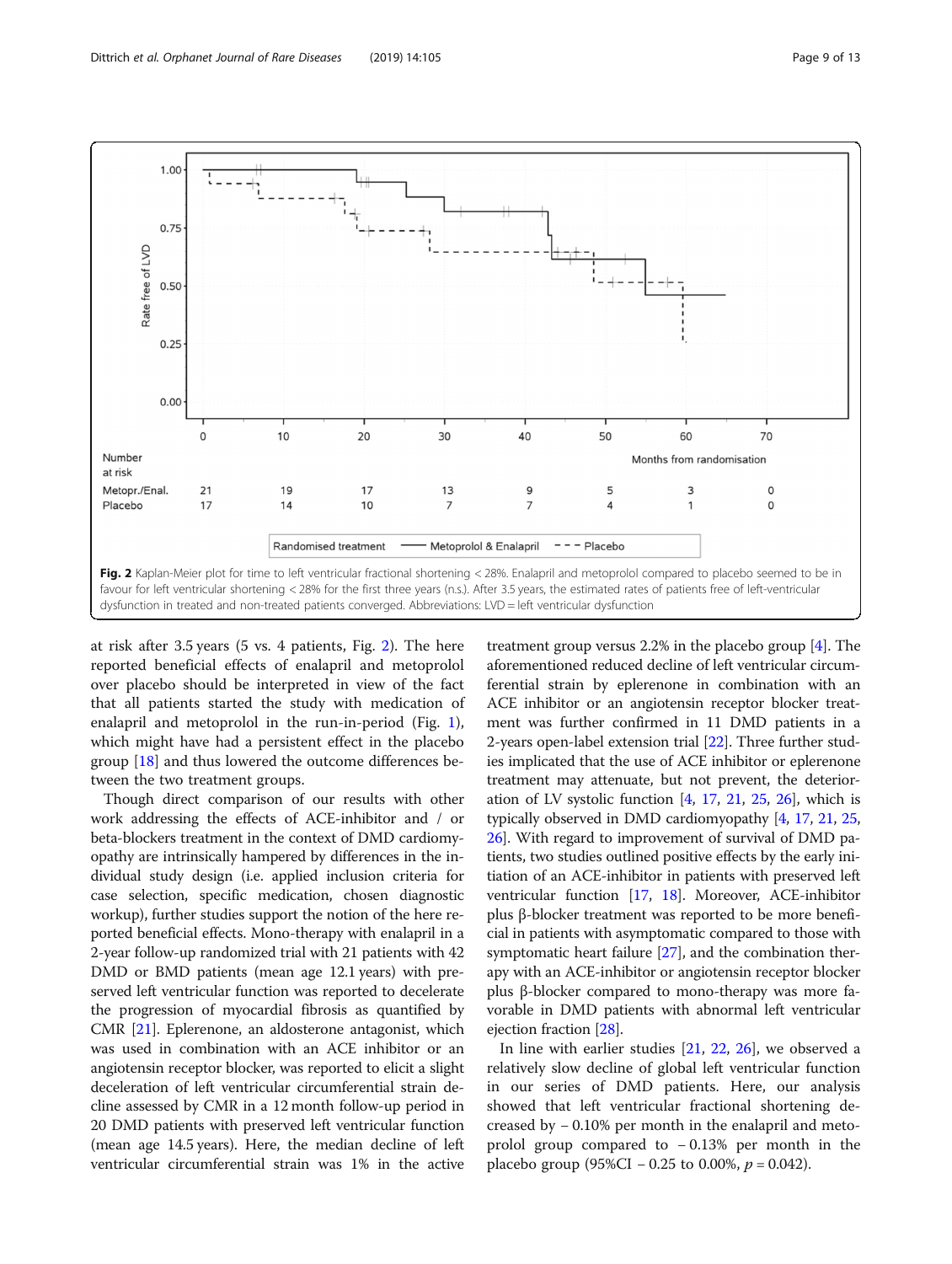### <span id="page-9-0"></span>Table 4 Outcome at 19 months after randomization

|                                                   | Enalapril and Metoprolol |          | Placebo           |          | Adjusted Difference <sup>1)</sup>     |          |
|---------------------------------------------------|--------------------------|----------|-------------------|----------|---------------------------------------|----------|
| Systolic blood pressure [mmHq]                    | $104 \pm 13$             | $n = 19$ | $108 \pm 14$      | $n = 14$ | $-2.5$ [ $-10.9$ to 5.9]              | $n = 38$ |
| Echocardiography                                  |                          |          |                   |          |                                       |          |
| Left ventricle fractional shortening [%]          | $34 \pm 3.9$             | $n = 19$ | $33 \pm 5.7$      | $n = 15$ | $0.6$ [ $-2.0$ to 3.2]                | $n = 38$ |
| Left ventricle diastolic diameter [cm]            | $4 \pm 0.5$              | $n = 19$ | $4 \pm 0.4$       | $n = 15$ | $0.1$ $[-0.2$ to $0.4]$               | $n = 38$ |
| Interventricular septum systolic thickness [cm]   | $1 \pm 0.2$              | $n = 12$ | $1 \pm 0.5$       | $n = 8$  | $-0.1$ [ $-1.5$ to 1.3]               | $n = 18$ |
| Electrocardiogram (ECG)                           |                          |          |                   |          |                                       |          |
| Ventricular heart rate [beats/min]                | $84 \pm 16$              | $n = 18$ | $96 \pm 12$       | $n = 15$ | $-4.8$ [ $-12.5$ to 2.9]              | $n = 38$ |
| P-wave [ms]                                       | $84 \pm 14$              | $n = 18$ | $73 \pm 14$       | $n = 15$ | 10.3 [2.1 to 18.6]*                   | $n = 38$ |
| PQ-interval [ms]                                  | $129 \pm 20$             | $n = 18$ | $115 \pm 12$      | $n = 15$ | 10.9 [2.1 to 19.7]*                   | $n = 38$ |
| QRS-time [ms]                                     | $102 \pm 67$             | $n = 18$ | $86 \pm 9$        | $n = 15$ | $5.5$ [-2.4 to 13.3]                  | $n = 38$ |
| QTc-time [ms]                                     | $405 \pm 28$             | $n = 18$ | $415 \pm 33$      | $n = 15$ | $-9.2$ [ $-26.4$ to 8.0]              | $n = 38$ |
| Holter-Electrocardiogram (Holter-ECG)             |                          |          |                   |          |                                       |          |
| Ventricular heart rate [beats/min]:               |                          |          |                   |          |                                       |          |
| Minimum                                           | $68 \pm 12$              | $n = 15$ | $75 \pm 12$       | $n = 14$ | $-2.6$ [ $-10.5$ to 5.3]              | $n = 32$ |
| Maximum                                           | $123 \pm 14$             | $n = 15$ | $136 \pm 15$      | $n = 14$ | $-16.7[-25.6$ to $-7.9]$ <sup>*</sup> | $n = 32$ |
| Mean                                              | $91 \pm 13$              | $n = 15$ | $101 \pm 14$      | $n = 14$ | $-5.2$ [ $-12.8$ to 2.3]              | $n = 32$ |
| Heart rate variability (Holter ECG)               |                          |          |                   |          |                                       |          |
| mean NN [ms]                                      | $681 \pm 86$             | $n = 8$  | $650 \pm 82$      | $n = 6$  | $-54.1$ [ $-160.2$ to 52.0]           | $n = 17$ |
| SDNN [ms]                                         | $85 \pm 31$              | $n = 9$  | $90 \pm 46$       | $n = 7$  | $-17.8$ [ $-52.4$ to 16.9]            | $n = 18$ |
| SDANN [ms]                                        | $59 \pm 29$              | $n = 9$  | $66 \pm 36$       | $n = 7$  | $-19.0$ [ $-47.4$ to 9.4]             | $n = 18$ |
| ASDNN [ms]                                        | $52 \pm 18$              | $n = 9$  | $55 \pm 33$       | $n = 7$  | $-13.0$ [ $-37.5$ to 11.6]            | $n = 18$ |
| rMSSD [ms]                                        | $37 \pm 15$              | $n = 9$  | $41 \pm 32$       | $n = 7$  | $-12.9$ [ $-40.2$ to 14.3]            | $n = 19$ |
| pNN50 [%]                                         | $12 \pm 9$               | $n = 9$  | $13 \pm 14$       | $n = 7$  | $-6.8$ [ $-20.3$ to 6.7]              | $n = 18$ |
| Quality of life (KINDL total score) <sup>2)</sup> | $74.7 \pm 12.3$          | $n = 15$ | $76.4 \pm 6.4$    | $n = 14$ | 1.5 $[-4.3$ to 7.4]                   | $n = 36$ |
| Biomarker and neurohumoral markers <sup>3)</sup>  |                          |          |                   |          |                                       |          |
| NT-proBNP [pq/ml]                                 | $90 \pm 69$              | $n = 16$ | $52 \pm 42$       | $n = 13$ | $12$ [-13 to 38]                      | $n=28$   |
| Noradrenalin [pg/ml]                              | $355 \pm 139$            | $n = 12$ | $188 \pm 58$      | $n = 9$  | 124 [21 to 228]*                      | $n = 17$ |
| Renin [pg/ml]                                     | $297 \pm 357$            | $n = 16$ | $38 \pm 43$       | $n = 12$ | 332 [119 to 545]*                     | $n=27\,$ |
| Aldosteron [ng/ml]                                | $0.077 \pm 0.097$        | $n = 13$ | $0.056 \pm 0.036$ | $n = 11$ | 0.032 [-0.027 to 0.090]               | $n = 24$ |
| Angiotensin II [pmol/ml]                          | $19.4 \pm 32.4$          | $n = 16$ | $15.6 \pm 13.8$   | $n = 12$ | $-6.1$ $[-31.3$ to 19.1]              | $n = 27$ |

Data are mean  $\pm$  SD, n = number of measurements

\* difference is statistically significant

<sup>1)</sup> Differences adjusted for baseline measurements after run-in; information from subjects with missing values at month 19 included in mixed model for repeated measures

<sup>2)</sup> Differences adjusted for KINDL-questionnaire at screening; information from subjects with missing values at month 19 included in mixed model for repeated measures

<sup>3)</sup> Measurements were taken at a mean of 19 months (12.1 to 26.2 months). Differences adjusted for measurements at screening

In our study up-titration of enalapril and metoprolol without concealment was performed to test individual tolerance of the guideline recommended high dosages for anti-congestive indication [\[29](#page-12-0)]. The results of this run-in period show that boys with DMD very well tolerate effective doses of medication with regard to blood pressure, which in general is low in DMD patients. Drop of blood pressure did not lead to withdrawals or adverse event reporting in our series of patients. High heart rates due to autonomous nerve system impairment have previously been reported in DMD patients [[30](#page-12-0)–[32\]](#page-12-0) and

were also observed in the current study. During open run-in treatment with ACE inhibitors and beta-blockers we observed the expected effects on heart rate and ECG and heart frequency variability [[32](#page-12-0)]. However, these did not show any obvious impact on left ventricular measurements by echocardiography.

In the present study, special emphasis was further put on the observation of safety, side effects and compliance of the possibly life-long medication in patients, whose quality of life already is severely hindered by severe muscular dystrophy. While our analysis revealed a relatively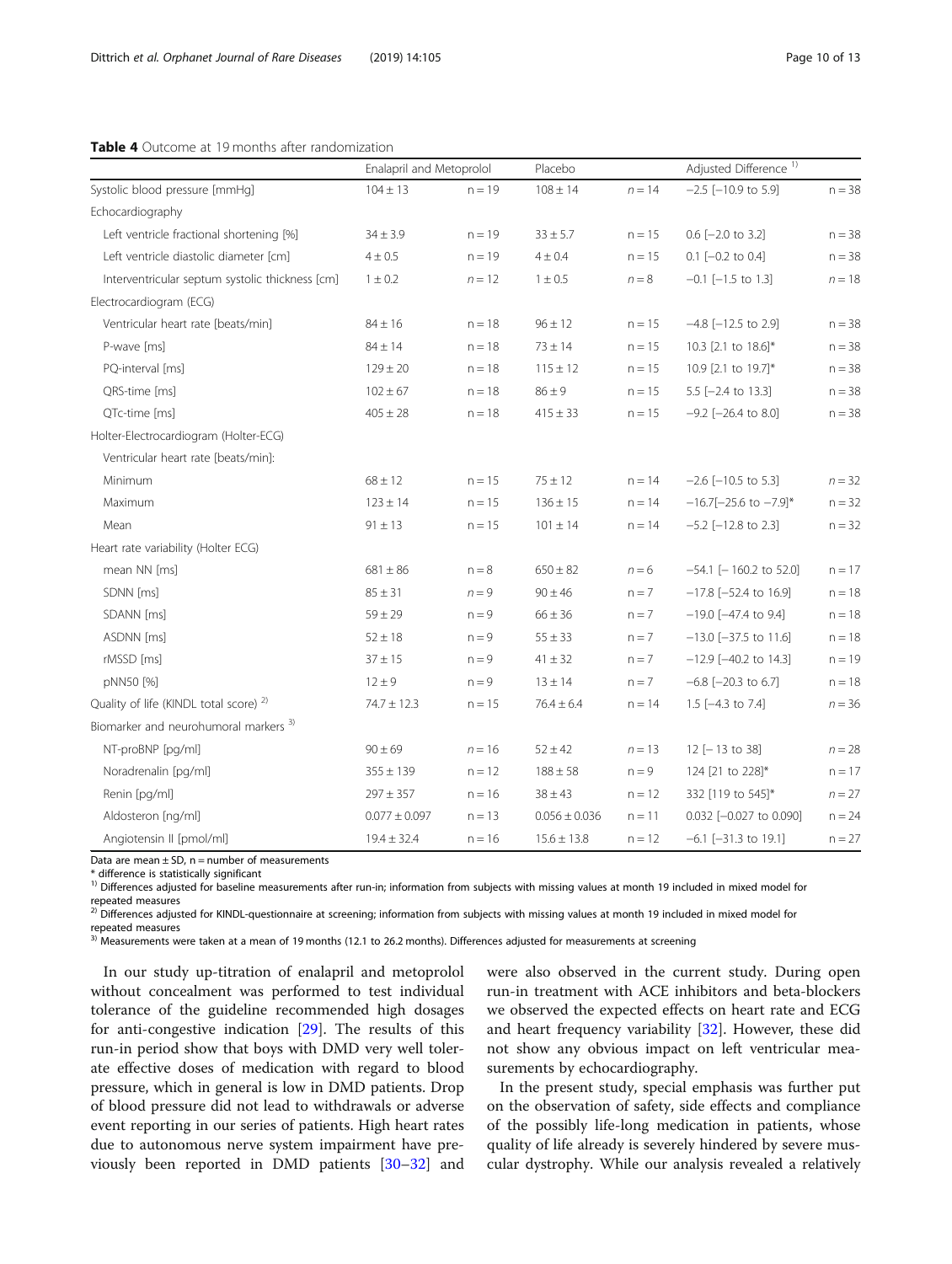<span id="page-10-0"></span>

| <b>Table 5</b> Incidence of adverse events with onset 4 weeks after randomization by received treatment |  |  |
|---------------------------------------------------------------------------------------------------------|--|--|
|---------------------------------------------------------------------------------------------------------|--|--|

|                                   |                | Enalapril and Metoprolol |                | Placebo   |        | Difference between groups |  |
|-----------------------------------|----------------|--------------------------|----------------|-----------|--------|---------------------------|--|
| Preferred term                    | No.            | (% )                     | No.            | (% )      | (% )   | 95% confidence intervals  |  |
| Total number of patients          | 21             | $(100\%)$                | 16             | $(100\%)$ |        |                           |  |
| Patients with at least one AE     | 21             | $(100\%)$                | 15             | (94% )    | 6%     | $(-10 \text{ to } 28\%)$  |  |
| Febrile infection                 | 11             | (52%)                    | 5              | (31%)     | 21%    | $(-10 \text{ to } 47\%)$  |  |
| Nasopharyngitis                   | 10             | (48%)                    | 5              | (31%)     | 16%    | $(-15$ to $43%$           |  |
| Diarrhoea                         | 6              | (29%)                    |                | (6%)      | 22%    | $(-4 \text{ to } 44\%)$   |  |
| Cough                             | $\overline{4}$ | (19%)                    | 5              | (31%)     | $-12%$ | $(-39$ to $15%)$          |  |
| Headache                          | $\overline{4}$ | (19%)                    | 5              | (31%)     | $-12%$ | $(-39$ to $15%)$          |  |
| Mechanical ventilation            | 3              | (14%)                    | 1              | (6%)      | 8%     | $(-16 \text{ to } 29\%)$  |  |
| Abdominal pain upper              | 3              | (14%)                    | $\mathbf{0}$   |           | 14%    | $(-7 \text{ to } 35\%)$   |  |
| Gastroenteritis                   | 3              | (14%)                    | $\mathbf 0$    |           | 14%    | $(-7 to 35%)$             |  |
| Spinal operation                  | 2              | (10%)                    | 3              | (19%)     | $-9%$  | $(-34$ to $14%$           |  |
| Immunisation                      | 2              | (10%)                    | $\overline{2}$ | (13%)     | $-3%$  | $(-27$ to 18%)            |  |
| Pyrexia                           | 2              | (10%)                    | $\overline{2}$ | (13%)     | $-3%$  | $(-27$ to $18%$           |  |
| Lower limb fracture               | 2              | (10%)                    |                | (6%)      | 3%     | $(-20 \text{ to } 23\%)$  |  |
| Oropharyngeal pain                | 2              | (10%)                    |                | (6%)      | 3%     | $(-20 \text{ to } 23\%)$  |  |
| Chest pain                        | 2              | (10%)                    | $\mathbf{0}$   |           | 10%    | $(-11$ to 29%)            |  |
| Fatigue                           | 2              | (10%)                    | $\mathbf{0}$   |           | 10%    | $(-11$ to 29%)            |  |
| Humerus fracture                  | 2              | (10%)                    | $\mathbf{0}$   |           | 10%    | $(-11$ to 29%)            |  |
| Influenza like illness            | 2              | (10%)                    | $\mathbf 0$    |           | 10%    | $(-11$ to 29%)            |  |
| Photosensitivity reaction         | 2              | (10%)                    | $\mathbf 0$    |           | 10%    | $(-11$ to 29%)            |  |
| Tonsillitis                       | 2              | (10%)                    | $\mathbf{0}$   |           | 10%    | $(-11$ to 29%)            |  |
| Upper respiratory tract infection | $\overline{2}$ | (10%)                    | $\mathbf 0$    |           | 10%    | $(-11$ to 29%)            |  |

Data are number of patients, percentage; difference between groups (%), 95% confidence intervals of difference (%)

good compliance, neither meaningful differences of adverse effects nor a negative impact on the quality of life became apparent in the comparison between treatment groups.

# Conclusions

Our analysis of initiation of a combined therapy with the ACE-inhibitor enalapril and the β-blocker metoprolol in DMD patients younger than 14 years of age and with preserved left ventricular function is suggestive to delay the progression of the intrinsic cardiomyopathy to left ventricular failure. However, this delay did not reach statistical significance, probably due to an insufficient sample size. In our patients long-term treatment with this combination therapy was safe and well tolerated, and no negative impact on quality of life was seen.

# Additional file

[Additional file 1:](https://doi.org/10.1186/s13023-019-1066-9) Table S1A. Outcomes before and after run-in medication (all patients, additional measurements). Table S2A. Baseline characteristics by randomized treatment (additional measurements). Figure S1A. Results from KINDL-questionnaire. (DOCX 72 kb)

### Abbreviations

ACE: Angiotensin converting enzyme; AE: Adverse event; ASDNN: Average standard deviation of all 5-min R to R- interval; DMD: Duchenne muscular dystrophy; ECG: Electrocardiogram; LV-FS: Left ventricular fractional shortening; mean NN: Average normal R to R interval; NN: R to R interval; NTpro-BNP: N-terminales pro brain natriuretic peptide; pNN50: Fraction of NN intervals that differ by more than 50 ms from the previous NN interval SDANNStandard deviation of the means for each R to R segment; rMSSD: Root-mean-Square of successive differences of NN; SDNN: Standard deviation of R to R intervals

#### Acknowledgements

The authors thank the participants and their families for making this study possible. Implementation of the study was supported by the Competence Network for Congenital Heart Defects, which received funding from the Federal Ministry of Education and Research (01GI0601) until 2014, and the German Center for Cardiovascular Research as of 2015. We like to express our thanks to Jana Eisenmann and Angelika Kreller, who organized the principle investigator's office, to Christoph Bührer, Siegfried Kropf and Christian Plank for their labor in the Data Monitoring Committee, to Martin Baier and Ralph Heimke-Brinck from the hospital pharmacy in Erlangen, to Norbert Meier and Manfred Rauh, who performed the study laboratory analyses in Erlangen, to The-Hoang Do, who was responsible for the e-CRF and data management at the Center for Clinical studies, Charité University Medicine, Berlin, to Regina Pöhhacker and Renate Vogler, who were responsible for the pharmacovigilance at the Center for Clinical Studies, Erlangen University Hospital, and to Christine Kremer and Patrick Müller, who performed the source data monitoring at the study sites. Many thanks go to the Hexal AG (Holzkirchen, Germany), which provided the study drugs Enalapril and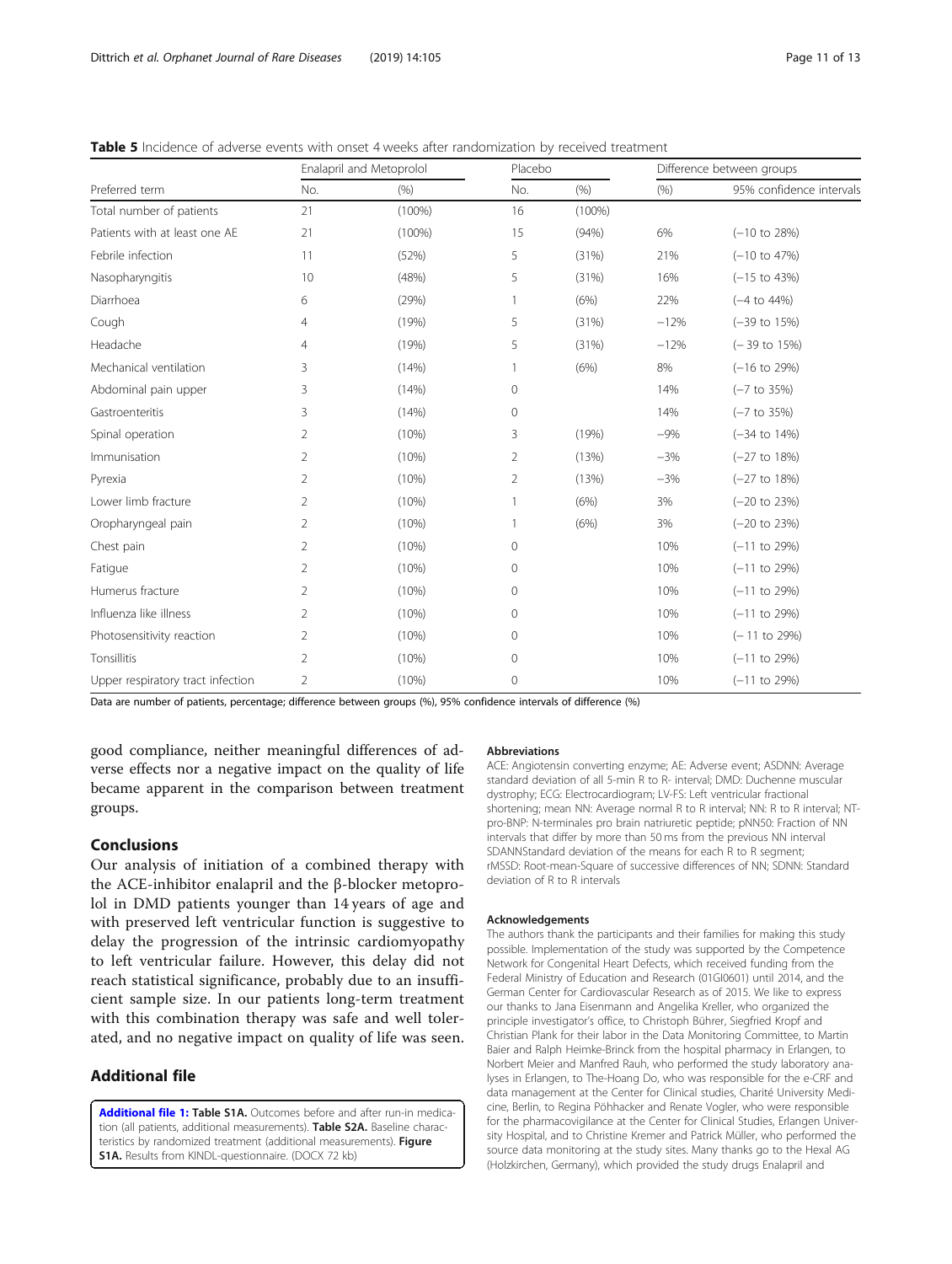<span id="page-11-0"></span>Metoprolol plus matching placebo. On behalf of the German Competence Network for Congenital Heart Defects and the Treat-NMD Neuromuscular Network Investigators. List of additional local Investigators and co-workers of the German Competence Network for Congenital Heart Defects and the Treat-NMD Neuromuscular Network

- Julia Halbfass, Department Pediatric Cardiology, Erlangen University Hospital, Friedrich-Alexander Universität Erlangen-Nürnberg, Erlangen, Germany
- Jasmin Webinger, Department Pediatric Cardiology, Erlangen University Hospital, Friedrich-Alexander Universität Erlangen-Nürnberg, Erlangen, Germany
- Anja Weise, Department Pediatric Cardiology, Erlangen University Hospital, Friedrich-Alexander Universität Erlangen-Nürnberg, Erlangen, Germany
- Franz Herrndobler, Department Pediatric Cardiology, Erlangen University Hospital, Friedrich-Alexander Universität Erlangen-Nürnberg, Erlangen, Germany
- Mateja Nerad, Department Pediatric Cardiology, Erlangen University Hospital, Friedrich-Alexander Universität Erlangen-Nürnberg, Erlangen, Germany
- Amira Shabaiek, Department Pediatric Cardiology, Erlangen University Hospital, Friedrich-Alexander Universität Erlangen-Nürnberg, Erlangen, Germany
- Güler Akin-Erdinc, Department Pediatric Cardiology, Erlangen University Hospital, Friedrich-Alexander Universität Erlangen-Nürnberg, Erlangen, Germany
- Verena Greim, Department Pediatric Cardiology, Erlangen University Hospital, Friedrich-Alexander Universität Erlangen-Nürnberg, Erlangen, Germany
- Dorothée Böcker, Department Pediatric Cardiology, Erlangen University Hospital, Friedrich-Alexander Universität Erlangen-Nürnberg, Erlangen, Germany
- Stefanie Siepe, Clinical Trials Unit of the Medical Center, University of Freiburg, Freiburg, Germany
- Sabine Schneider-Fuchs, Clinical Trials Unit of the Medical Center, University of Freiburg, Freiburg, Germany
- Brigitte Egenhofer-Kummert, Clinical Trials Unit of the Medical Center, University of Freiburg, Freiburg, Germany
- Barbara Burkhardt, University Heart Center Freiburg-Bad Krozingen, Department of Congenital Heart Disease and Pediatric Cardiology, Medical Center-University of Freiburg, Faculty of Medicine, University of Freiburg, Freiburg, Germany
- Elena Neumann, Department of Congenital Heart Defects and Pediatric Cardiology, Heart Centre, University of Freiburg, Freiburg, Germany
- Rudolf Korinthenberg, Department of Neuropediatrics and Muscle Disorders, Medical Center, University of Freiburg, Freiburg, Germany
- Christian Apitz, Pediatric Heart Center, University Hospital UKGM, Justus-Liebig University, Division of Pediatric Heart Surgery, Giessen, Germany
- Matthias Freund, Department of Paediatric Cardiology, Elisabeth Children's Hospital, Oldenburg, Germany
- Michael Schumacher, Department of Paediatric Cardiology, Elisabeth Children's Hospital, Oldenburg, Germany
- Verena Gravenhorst, Department of Paediatric Cardiology and Intensive Care Medicine, Heart Center, University Medical Center Göttingen, Göttingen, Germany
- Daniela Deppe, Department of Paediatric Cardiology, University Medical Center Göttingen, Göttingen, Germany
- Joachim Eichhorn, Department of Paediatric Cardiology, University of Heidelberg, Heidelberg, Germany

#### Funding

German Federal Ministry of Education and Research (01KG0912).

### Availability of data and materials

Please contact author for data requests.

### Authors' contributions

RT, UN, US, AH, MvdH, BS, RDP, WMF, KW, KvA, MK, RM, CK, ML, EW, JP and FE participated as local investigators, carried out the study visits and helped to draft the manuscript. NW participated in the coordination and the regulatory affairs of the study. EG participated in the design of the study and performed the statistical analysis. SD, JK, and RS conceived of the study, and participated in its design and coordination and helped to draft the manuscript. All authors read and approved the final manuscript.

### Ethics approval and consent to participate

Ethics approval was obtained from the ethics-committee of the medical faculty of the Friedrich-Alexander-Universität Erlangen-Nürnberg (protocol No. 2009–009871-36); informed consent was obtained from all participants and their parents.

### Consent for publication

not applicable.

#### Competing interests

The authors declare that they have no competing interests.

# Publisher's Note

Springer Nature remains neutral with regard to jurisdictional claims in published maps and institutional affiliations.

#### Author details

<sup>1</sup> Department Pediatric Cardiology, Erlangen University Hospital Friedrich-Alexander Universität Erlangen-Nürnberg, Loschgestraße 15, 91054 Erlangen, Germany. <sup>2</sup>Institute of Medical Biometry and Statistics, Clinical Trials Unit, Faculty of Medicine and Medical Center, University of Freiburg, Freiburg, Germany. <sup>3</sup>Department of Pediatrics, Division of Pediatric Neurology, Erlangen University Hospital, Friedrich-Alexander Universität Erlangen-Nürnberg, Erlangen, Germany. <sup>4</sup>Clinic for Pediatrics III, University Hospital Essen, Essen, Germany. <sup>5</sup>Department of Neuropediatrics, University Hospital Essen, Essen, Germany. <sup>6</sup>Department of Pediatrics, University Hospital Carl Gustav Carus, Dresden, Germany. <sup>7</sup>Department of Neurological Surgery, University Hospital Carl-Gustav-Carus, Technical University of Dresden, Dresden, Germany. <sup>8</sup>Department of Congenital Heart Disease and Pediatric Cardiology, University Heart Center Freiburg, Bad Krozingen, Freiburg, Germany. <sup>9</sup>Department of Neuropediatrics and Muscle Disorders University Medical Center, Freiburg, Germany. <sup>10</sup>Department of Pediatric Cardiology, Ludwig Maximilians-University of Munich, Munich, Germany. <sup>11</sup>Department of Pediatric Neurology and Developmental Medicine, Ludwig-Maximilians- University of Munich, Munich, Germany. 12Pediatric Cardiology and Congenital Heart Disease, University Hospital Charité, Berlin, Germany. 13Department of Pediatrics, Division of Neurology, University Hospital Charité, Berlin, Germany. 14Division of Pediatric Heart Surgery, Pediatric Heart Center, University Hospital UKGM, Justus-Liebig University, Giessen, Germany. <sup>15</sup>Department of Pediatric Cardiology, Elisabeth Children's Hospital, Oldenburg, Germany. <sup>16</sup>Department of Pediatric Neurology, Oldenburg, Germany. 17Department of Pediatric Cardiology and Intensive Care Medicine, Heart Center, University Medical Center Göttingen, Göttingen, Germany. 18Department of Pediatrics and Adolescent Medicine, Division of Pediatric Neurology, University Medical Center Göttingen, Göttingen, Germany. <sup>19</sup>Department of Pediatric Cardiology, University of Heidelberg, Heidelberg, Germany. <sup>20</sup>Pediatric Neurology, University of Heidelberg, Heidelberg, Germany. <sup>21</sup>Clinical Trials Unit of the Medical Center, University of Freiburg, Freiburg, Germany. <sup>22</sup>Institute of Neuropathology, Erlangen University Hospital, Erlangen, Germany. 23German Competence Network for Congenital Heart Defects partner site, Berlin, Germany.

### Received: 2 July 2018 Accepted: 17 April 2019 Published online: 10 May 2019

### References

1. Bladen CL, Salgado D, Monges S, Foncuberta ME, Kekou K, Kosma K, Dawkins H, Lamont L, Roy AJ, Chamova T, Guergueltcheva V, Chan S, Korngut L, Campbell C, Dai Y, Wang J, Barisic N, Brabec P, Lahdetie J, Walter MC, Schreiber-Katz O, Karcagi V, Garami M, Viswanathan V, Bayat F, Buccella F, Kimura E, Koeks Z, van den Bergen JC, Rodrigues M, Roxburgh R, Lusakowska A, Kostera-Pruszczyk A, Zimowski J, Santos R, Neagu E,